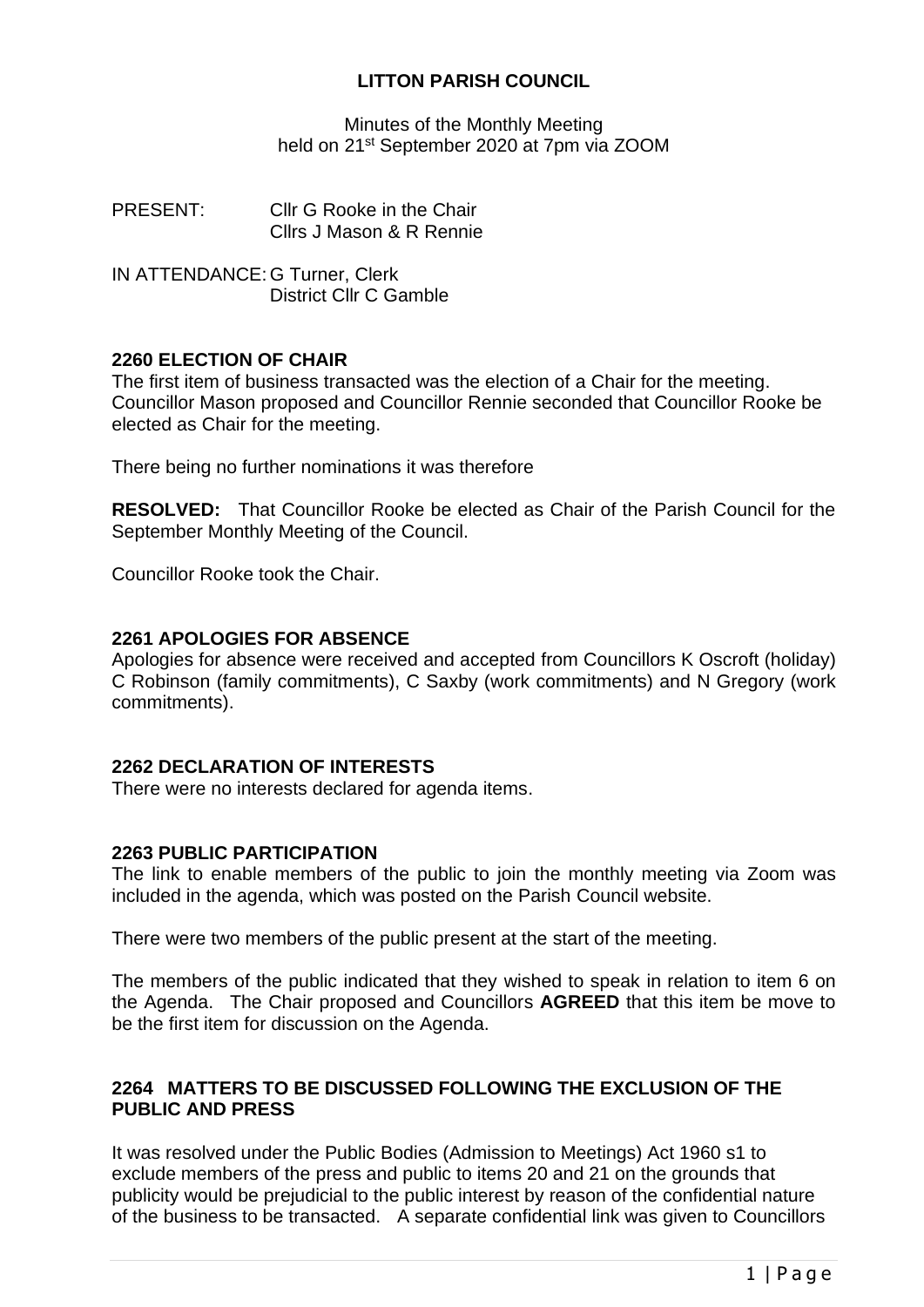to facilitate this.

# **2265 MINUTES OF THE MONTHLY COUNCIL MEETING HELD ON 20TH JULY 2020**

**RESOLVED:** That the Chair be authorised to sign the minutes as being a true and correct record.

### **2266 CAMPER VANS PARKING IN CRESSBROOK CAR PARK**

A letter was circulated to members, from the Highways Hub at DCC following contact from a resident suggesting that campervans parked in the car park at Cressbrook are being stored there rather than parked which is forcing would-be-users to park on the street.

The members of the public both stated that the campervans were used as second vehicles and would therefore need to be parked on the road if not in the car park which would cause even more disruption.

They also stated that this issue was discussed at the Cressbrook Community Group meeting held in October 2019 and was not regarded as being an issue.

It was also noted that a campervan owner who was unable to attend the meeting had submitted an email with the same assertions.

**IT WAS RESOLVED:** That as the campervans are used as second vehicles the Parish Council would not intervene.

# **2267 ACTIONS FROM THE LAST MEETING**

### **-2174 Litton telephone kiosk adoption contract**

The Clerk reported that she is arranging for an isolator to be fitted immediately after the main fuse so that the electricity can be safely isolated.

#### **-2177 Dog Fouling**

It was noted that Evie Rowarth-Warriner had won the poster competition and that the posters are now displayed in Litton.

### **-2221 Seating area of Cressbrook Village Green**

Councillor Mason stated that she and her partner, who is a stone mason, had inspected the seat on the village green in Cressbrook and would make the necessary repairs and reaffix the seat in the next couple of weeks free of charge.

The Council requested that Councillor Mason convey its thanks to her partner Andrew.

#### **-2236 Website Accessibility Regulations**

A draft website accessibility statement was circulated to members.

It was noted that Councillor Rennie had revamped the Parish Council's website and fixed the majority of issues with accessibility so that it is now predominantly compliant with The Web Content Accessibility Guidelines (known as WCAG 2.1)**.**

The Council thanked Councillor Rennie for her work on the website and **RESOLVED:** That the Accessibility Statement be approved and displayed on the Council's website.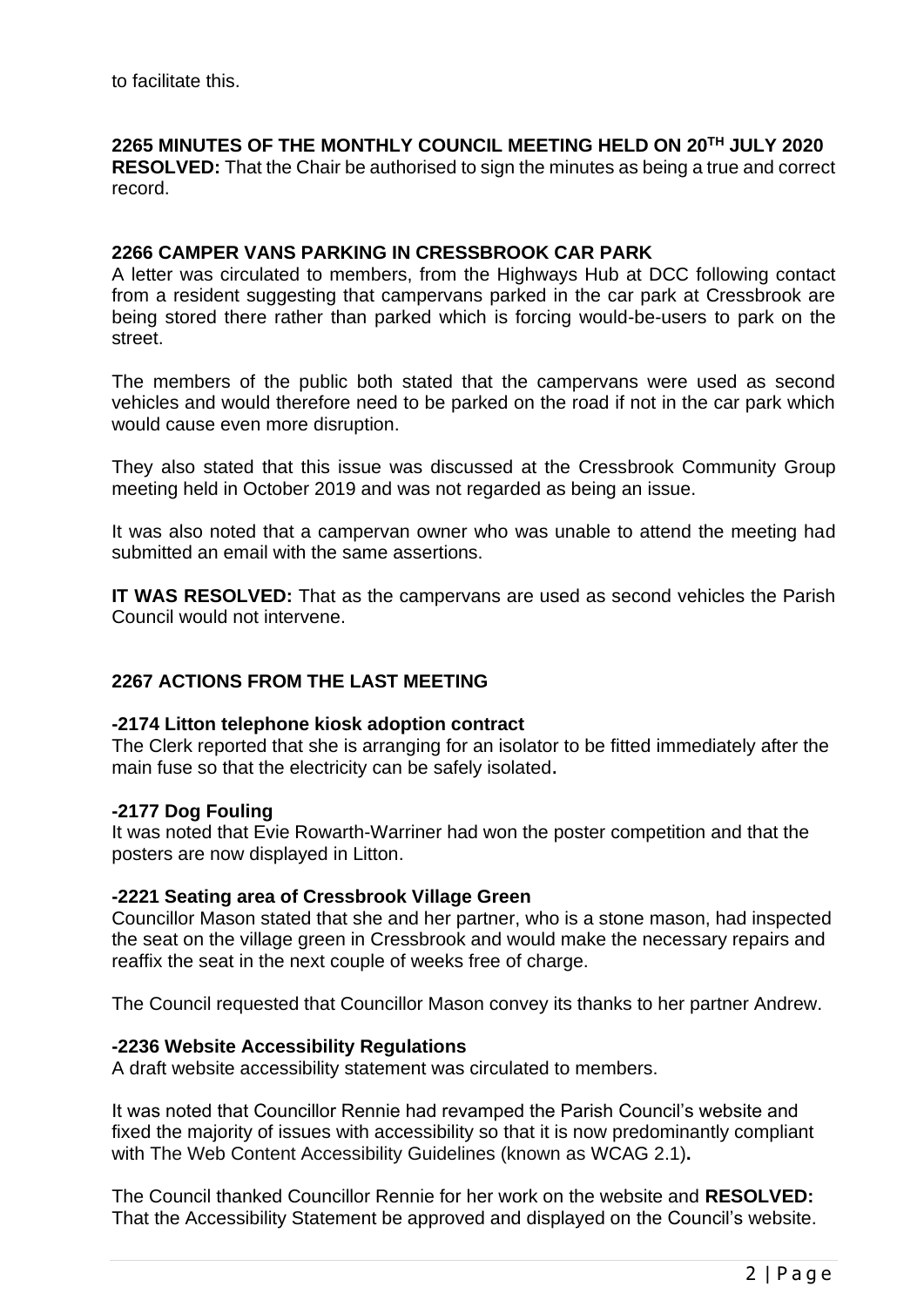**IT WAS ALSO RESOLVED:** That the Clerk and Councillor Rennie will work towards full compliance as soon as practicable.

### **-2250 PARKING, SIGNAGE AND OVERGROWN VERGES AT CRESSBROOK**

A third member of the public joined the meeting to talk on this issue. She stated that the 30mph sign and grit bin at the top end of the village were completely obscured by overgrowth.

It was noted that despite DCC cutting back the verges along Middle Row the white lines along the edge near the overgrown holly bushes in the middle section of the road, were still obliterated and so visitors to the village were unaware that they should not park on these narrow sections of the road.

District Councillor Gamble explained that following the issues in Cressbrook, DCC's contract for flail mowing at Cressbrook will be changed to strimming as the flail mower cannot cut back the verges.

**IT WAS RESOLVED:** That photographs of the overgrown verges will be sent to District Councillor Gamble so that she can investigate this further.

Signage to highlight the need for emergency and service vehicles to travel through Cressbrook village was also discussed.

**IT WAS RESOLVED:** That new signage stating 'Please do not park in areas marked with white lines' should be requested from DCC to be placed on the 30mph signs at either end of Cressbrook Village.

# **-2251 RENEWAL OF PLAY CHIP AT THE PLAYGROUND**

**IT WAS RESOLVED:** That the Clerk will apply to the District Councillor's Local Projects Fund for funding towards the cost of renewing the play chip at the Playground.

### **-2252 PLAYGROUND IMPROVEMENTS**

The results of the playground improvements survey were circulated to members.

**IT WAS RESOLVED:** That the Playground Committee should produce 3 scenarios for playground improvements, to reflect minor, medium and major changes.

### **2268 RETENDERING OF HANDY PERSON AND GRASS CUTTING CONTRACTS FROM 1ST APRIL 2021**

The current handy person and grass cutting contracts were circulated to members.

**RESOLVED:** That Councillors Rennie and Gregory will review the contracts prior to the retendering process commencing.

### **2269 REQUEST FOR ONGOING SUPPORT FOR MAINTENANCE OF THE DEFIBRILLATOR AT LITTON VILLAGE HALL**

An email was circulated from the custodian of Litton's defibrillator stating that the pads and battery were in need of replacement.

**IT WAS RESOLVED:** To approach Friends of Litton for the funds as they have previously agreed to fund the maintenance of the defibrillator.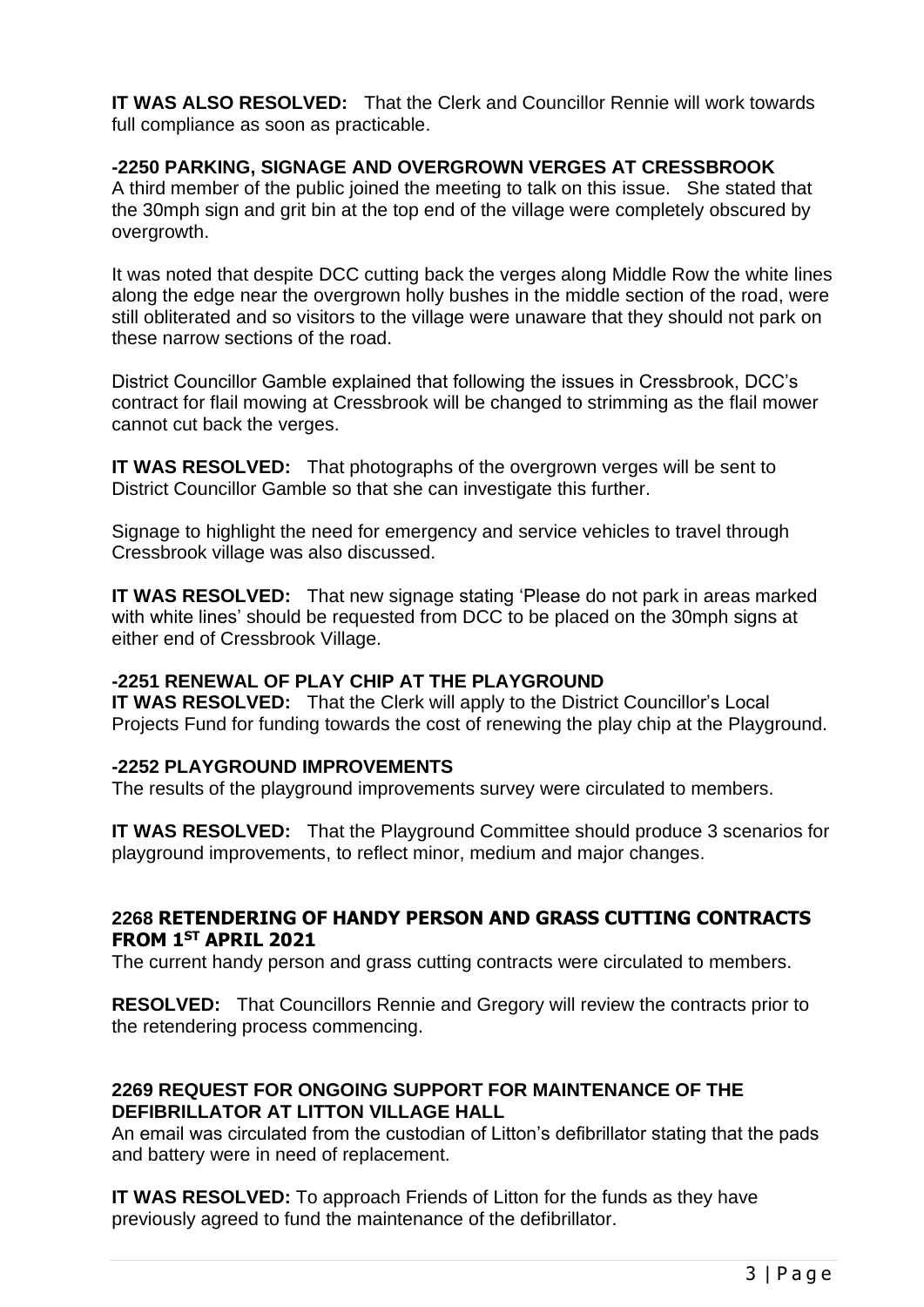**IT WAS ALSO RESOLVED:** To thank Sarah Bottomley for taking on the custodian role for Litton's defibrillator.

### **2270 REQUEST FOR MEMORIAL TREE ON THE VILLAGE GREE**N **IN LITTON**

The Clerk reported that Derek Robinson's family had approached the Council about contributing to a tree on the village green in his memory.

Councillors expressed concerns that if permitted this could lead to a wave of similar requests which could lead to the village green becoming overcrowded with trees again.

**IT WAS RESOLVED:** To contact the family for more details.

# **2271 ALTERATIONS TO WEED SPRAYING BY DCC IN LITTON**

An email from DDDC regarding the frequency of weed spraying in Litton was circulated to members.

**IT WAS RESOLVED:** That the Parish Council will request that there is no change to the frequency of weed spraying in Litton, however, this should not be undertaken during the times when schoolchildren are either going to or coming home from school.

**IT WAS ALSO RESOLVED:** To ask that more care be taken during the next weed spraying session to avoid also spraying the grass on the village greens.

### **2272 PLANNING APPLICATIONS**

Application Number: NP/DDD/0920/0812 **-** Lane End Farm, Mires Lane, Litton, Development Description: Erection of agricultural barn

**IT WAS RESOLVED:** To support the application.

Application Number: NP/DDD/0920/0811 **-** 85 Ravensdale Cottages, Unnamed Track from C97 to Ravensdale Cottages, Cressbrook,

Development Description: Listed building consent: Relocate existing stud-partition 300mm, removal of plasterboard sheet 500mm x 750mm in cupboard, new simple narrow 400mm staircase to access attic.

**IT WAS RESOLVED:** To support the application.

# **2273 REPORTED DAMAGE TO GRAVE STONE AT LITTON CEMETERY**

It was noted that following damage to a gravestone in Litton cemetery being reported by a resident, Councillor Rooke had visited the site and taken photographs which were circulated to members.

**IT WAS RESOLVED:** That although the damage was more likely to have been a result of the deterioration of its mortar over a number of years, as a goodwill gesture, Councillor Mason will arrange for the memorial to be fixed.

**IT WAS ALSO RESOLVED:** To contact the grass cutter and remind him that extra caution is required around the graves.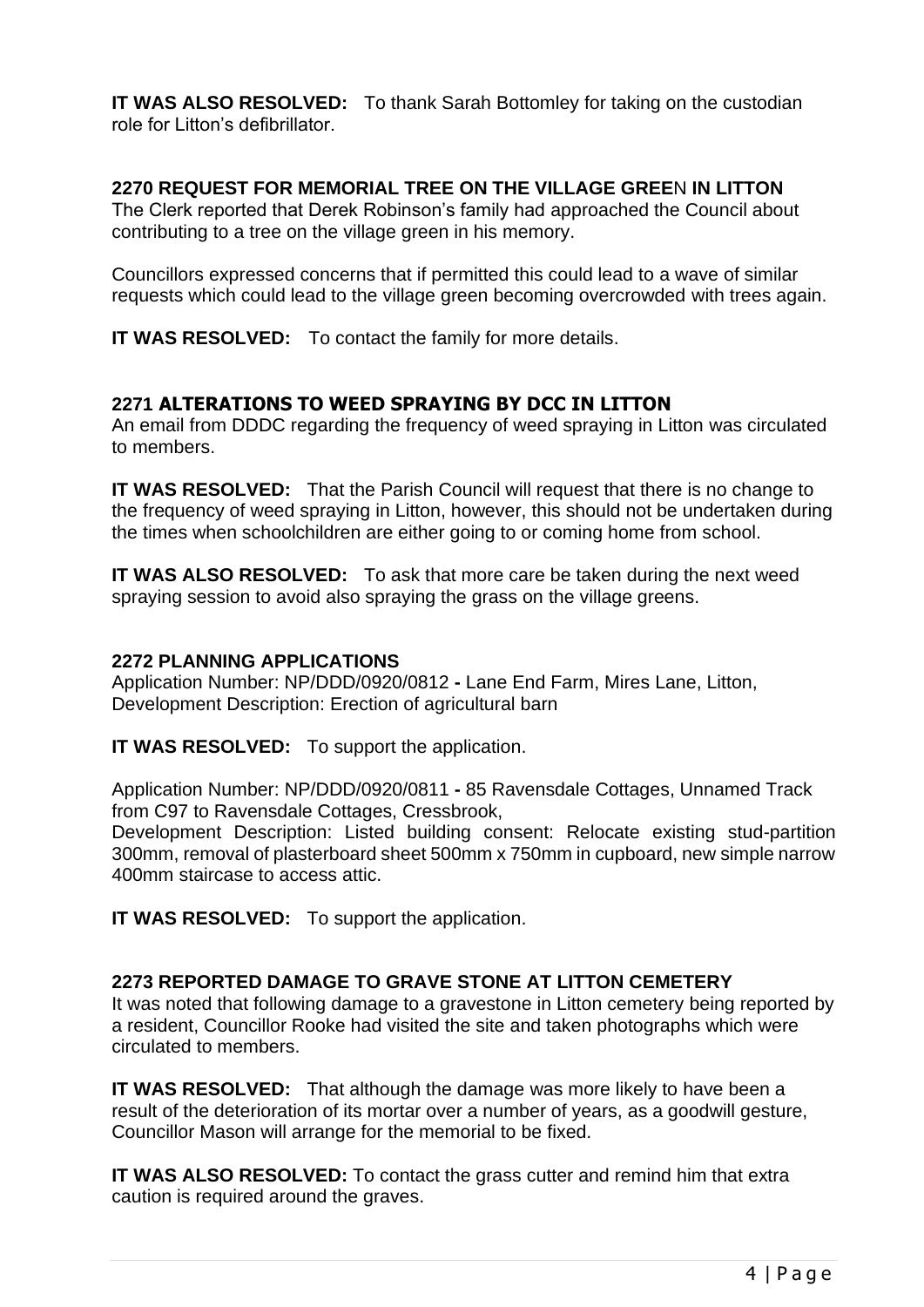### **2274 TREE GUARDS**

It was noted that tree guards would be required for the new saplings that had been purchased for the village green in Litton.

**IT WAS RESOLVED:** That Councillor Rennie will obtain a quote for these to be made.

## **2275 EXTENSION OF WHITE LINE OPPOSITE HALL LANE TO ENABLE THE SERVICE BUS SPACE TO TURN ROUND**

It was noted that cars parking on Main Road opposite the junction with Hall Lane are creating a problem for the bus to turn round.

**IT WAS RESOLVED:** To write to DCC and request that the length of the white lines on Main Road are doubled, as the parked cars are causing problems for the service bus to make its usual turn around at the junction.

### **2276 SPECIAL DISPENSATION REQUEST FROM COUNCILLOR GREGORY**

The Clerk informed the meeting that Councillor Gregory had submitted a request for special dispensation not to attend Council meetings until February 2021 as he doesn't currently have the necessary time to fully commit to Council matters.

**IT WAS RESOLVED:** To grant the special dispensation request to Councillor Gregory as he is a valued member of the Council.

**IT WAS ALSO RESOLVED:** To thank Councillor Gregory for all his work on the Council so far, especially his work on the tree maintenance project.

### **2777 PROPOSED DONATIONS UNDER S137**

**IT WAS RESOLVED:** That the Parish Council will order its usual wreath from the Royal British Legion for a donation of £25.

It was noted that Councillor Robinson had asked whether the Parish Council would consider supporting Cressbrook band who had been financially adversely affected by COVID-19.

**IT WAS RESOLVED:** That Cressbrook band should submit a grant application to the Parish Council for consideration.

### **2778 REQUEST FOR FOOTPATH NEAR NEW HOUSES AT LITTON DALE**

It was reported that a request had been made by a resident for a footpath to be installed at Litton Dale.

**IT WAS RESOLVED:** To defer this item to the October meeting to enable Councillors to take a look at the location.

#### **2779 FINANCE (SCHEDULE OF ACCOUNTS ATTACHED) Accounts for Payment**

The Clerk submitted a schedule of accounts in the sum of £2,230.87 for approval.